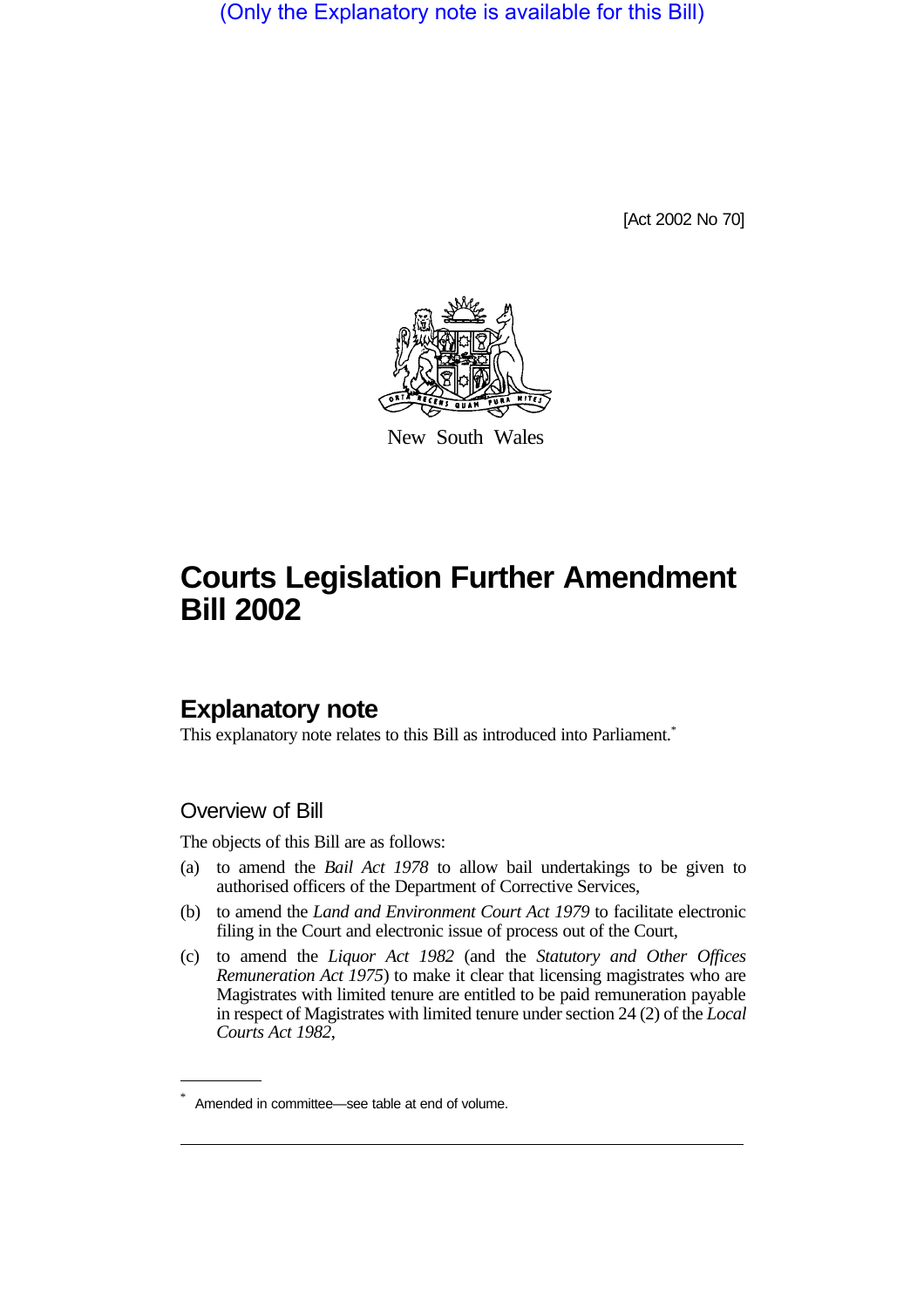Courts Legislation Further Amendment Bill 2002 [Act 2002 No 70]

Explanatory note

- (d) to amend the *Local Courts Act 1982* to prevent new appointees to the Magistracy from carrying forward leave entitlements from previous employment in a public sector service,
- (e) to amend the *Supreme Court Act 1970* to remove restrictions on certain civil matters being referred to arbitration if they are complex or if the hearing of the proceedings is likely to be lengthy.

#### Outline of provisions

**Clause 1** sets out the name (also called the short title) of the proposed Act.

**Clause 2** provides for the commencement of the proposed Act on a day or days to be appointed by proclamation.

**Clause 3** is a formal provision giving effect to the amendments to the *Bail Act 1978* set out in Schedule 1, to the *Land and Environment Court Act 1979* set out in Schedule 2, to the *Liquor Act 1982* set out in Schedule 3, to the *Local Courts Act 1982* set out in Schedule 4, to the *Statutory and Other Offices Remuneration Act 1975* set out in Schedule 5 and to the *Supreme Court Act 1970* set out in Schedule 6.

### **Schedule 1 Amendment of Bail Act 1978 No 161**

**Schedule 1 [1]** enables bail undertakings to be given to officers of the Department of Corrective Services who are authorised by the Commissioner of Corrective Services for that purpose.

**Schedule 1 [2] and [3]** make amendments consequential on that made by Schedule 1 [1].

#### **Schedule 2 Amendment of Land and Environment Court Act 1979 No 204**

**Schedule 2 [1]** enables all process issued out of the Land and Environment Court to be signed or otherwise authenticated in accordance with the rules of the Court, rather than being required to be signed by the issuing officer and marked with the Court office stamp. The amendment will facilitate electronic filing in the Court and electronic issue of process out of the Court in accordance with rules of the Court that have effect from 1 July 2002.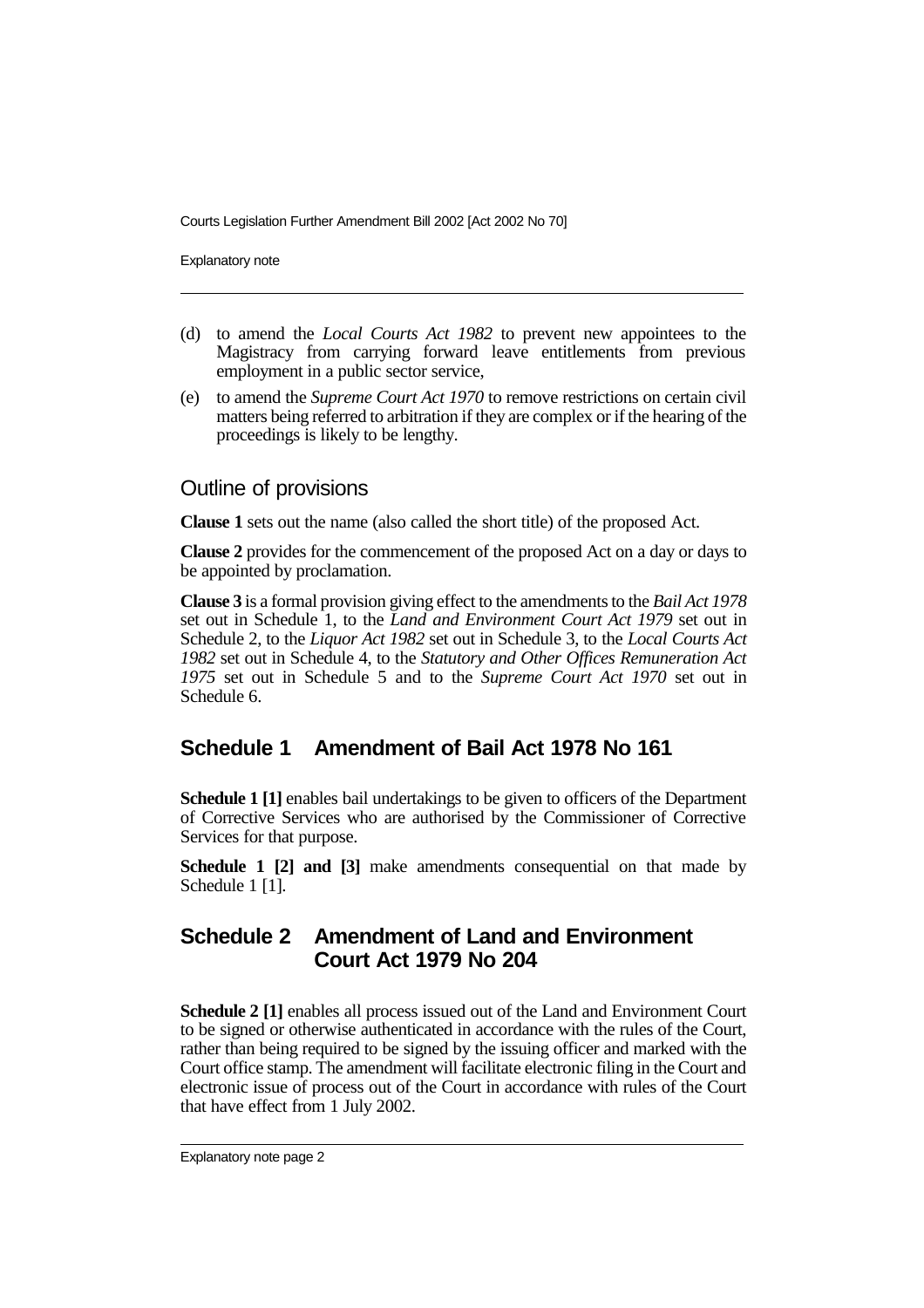Courts Legislation Further Amendment Bill 2002 [Act 2002 No 70]

Explanatory note

**Schedule 2 [2]** inserts a provision that validates acts or omissions occurring on or after 1 July 2002 and before the commencement of the amendment made by Schedule 2 that would have been valid had that amendment been in force when the things were done or omitted to be done.

#### **Schedule 3 Amendment of Liquor Act 1982 No 147**

**Schedule 3** provides that licensing magistrates under the Act who are Magistrates with limited tenure under the *Local Courts Act 1982* (colloquially referred to as "acting" magistrates) are entitled to be paid remuneration payable in respect of Magistrates with limited tenure under section 24 (2) of that Act.

#### **Schedule 4 Amendment of Local Courts Act 1982 No 164**

**Schedule 4 [2]** inserts new section 25A which provides that a person who was employed in a public sector service before being appointed as a Magistrate does not retain existing leave entitlements accrued or accruing to the person as such an employee. The new section applies only in relation to persons appointed as Magistrates on or after the commencement of the section.

**Schedule 4 [1]** makes a consequential amendment.

#### **Schedule 5 Amendment of Statutory and Other Offices Remuneration Act 1975 (1976 No 4)**

**Schedule 5** makes an amendment consequential on the amendment made by Schedule 3.

#### **Schedule 6 Amendment of Supreme Court Act 1970 No 52**

**Schedule 6 [1]** omits provisions that prevent the Supreme Court referring certain civil matters to arbitration if the proceedings involve complex questions of law or fact or if the hearing of the proceedings is expected to be lengthy.